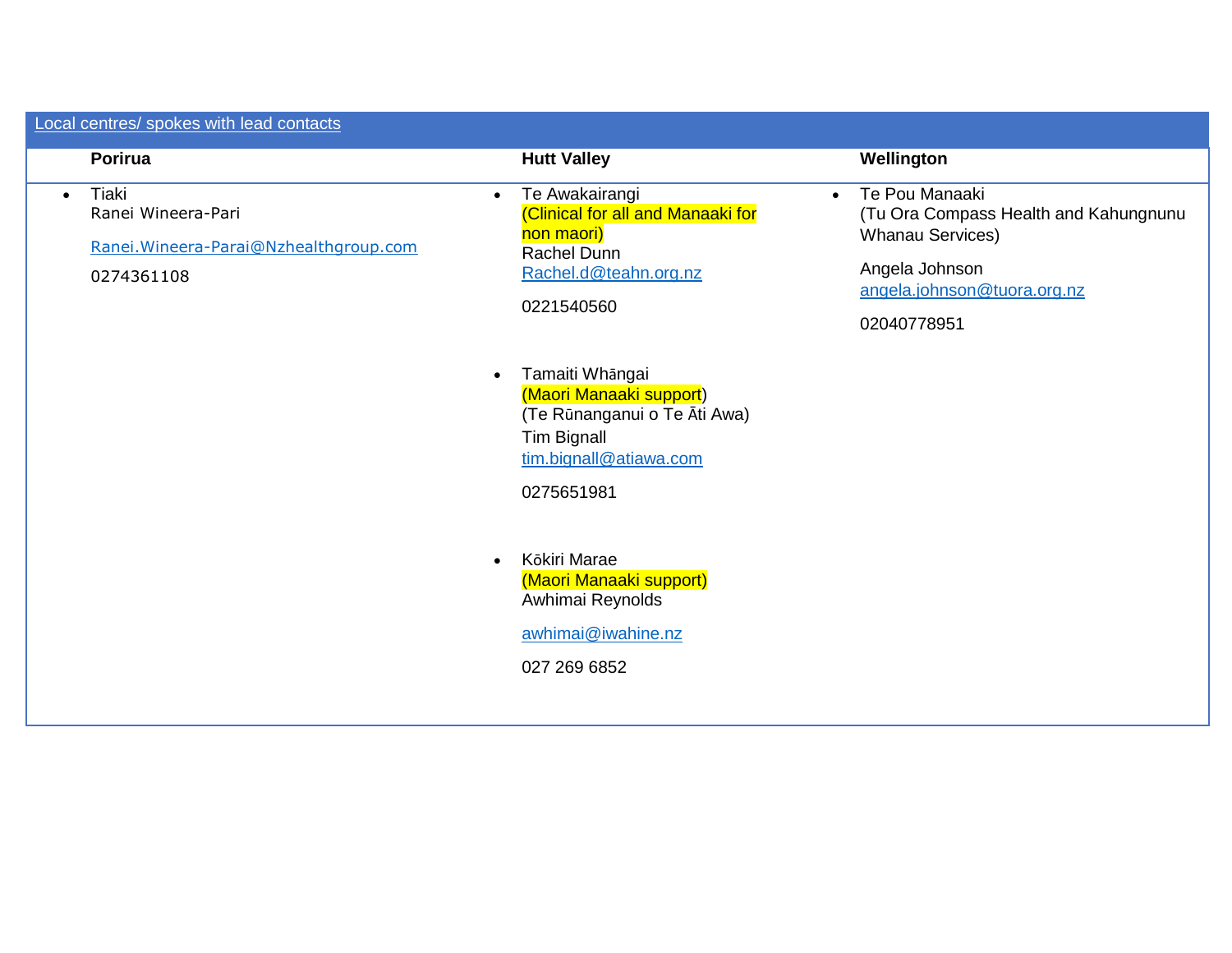# Food Providers

- Whanau Manaaki **Maori and Pacific** Danny Mareko [danny.mareko@wmkindergartens.org.nz](mailto:danny.mareko@wmkindergartens.org.nz) 021 446 765
- Ngati Toa **Maori** Ranei Wineera-Parai [info@tiakiporirua.co.nz](mailto:info@tiakiporirua.co.nz) 027 180 03529
- Pacific Health Plus **Pacific** Molly Fiso [communityconnector@PHPlus.co.nz](mailto:communityconnector@PHPlus.co.nz) 027 233 3024
- Vaka Tautua **Pacific** Anna Pasikele [anna.pasikale@vakatautua.co.nz](mailto:anna.pasikale@vakatautua.co.nz)  022 066 4414

- Kai Collective (Kokiri Marae) **Maori** Teresea Olsen [teresea@kokiri-hauora.org.nz](mailto:teresea@kokiri-hauora.org.nz) 021 324 265
- Te Ati Awa **Maori** Nikita Temple [nikita@atiawa.com](mailto:nikita@atiawa.com) 027 910 2431
- Whanau Manaaki **Maori and Pacific** Danny Mareko [danny.mareko@wmkindergartens.org.nz](mailto:danny.mareko@wmkindergartens.org.nz) 021 446 765
- Vaka Tautua **Pacific** Anna Pasikele [anna.pasikale@vakatautua.co.nz](mailto:anna.pasikale@vakatautua.co.nz)

022 066 4414

# **Porirua Hutt Valley Wellington**

- ChangeMakers Ethnic communities Jacgueline wilton [Jacqeline.wilton@crf.org.nz](mailto:Jacqeline.wilton@crf.org.nz) 0224576839 • Downtown Community Ministries
- **Homelessness** Sia To'omaga [sia@dcm.org.nz](mailto:sia@dcm.org.nz)  022 348 0743
- EKTA Ethnic communities Manjit Grewal [manjit@ekta.nz](mailto:manjit@ekta.nz) 021 131 7644
- Kahungunu Whanau Services Families, Maori and Homelessness Te Rae Ngaheke [TeRae@nkkp.org.nz](mailto:TeRae@nkkp.org.nz) 022 019 0226